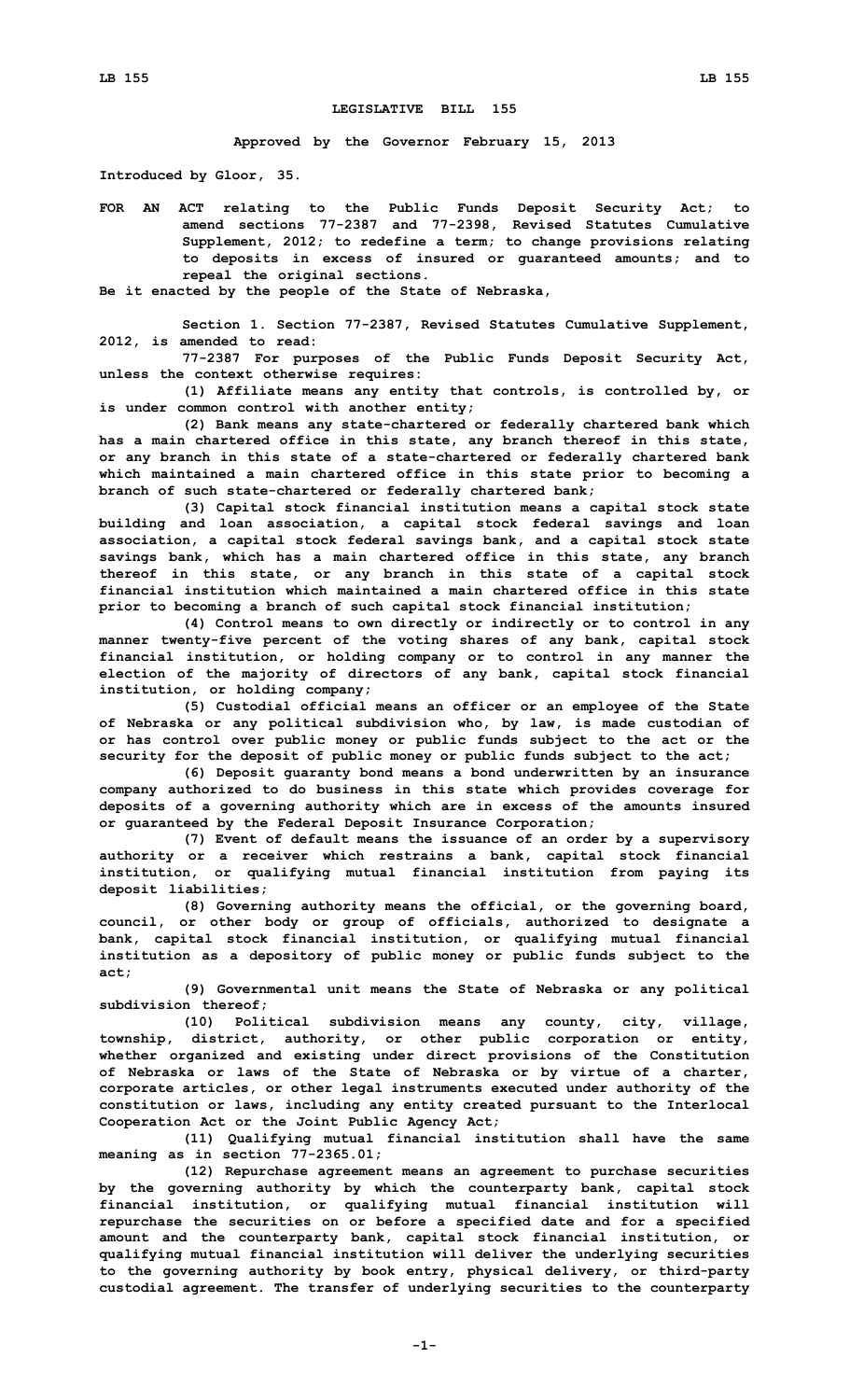**bank's, capital stock financial institution's, or qualifying mutual financial institution's customer book entry account may be used for book entry delivery if the governing authority so chooses; and**

**(13) Securities means:**

**(a) Bonds or obligations fully and unconditionally guaranteed both as to principal and interest by the United States Government;**

**(b) United States Government notes, certificates of indebtedness, or treasury bills of any issue;**

**(c) United States Government bonds;**

**(d) United States Government guaranteed bonds or notes;**

**(e) Bonds or notes of United States Government agencies;**

**(f) Bonds of any state or political subdivision which are fully defeased as to principal and interest by any combination of bonds or notes authorized in subdivision (c), (d), or (e) of this subdivision;**

**(g) Bonds or obligations, including mortgage-backed securities and collateralized mortgage obligations, issued by or backed by collateral one hundred percent guaranteed by the Federal Home Loan Mortgage Corporation, the Federal Farm Credit System, <sup>a</sup> Federal Home Loan Bank, or the Federal National Mortgage Association;**

**(h) Repurchase agreements the subject securities of which are any of the securities described in subdivisions (a) through (g) of this subdivision;**

**(i) Securities issued under the authority of the Federal Farm Loan Act;**

**(j) Loan participations which carry the guarantee of the Commodity Credit Corporation, an instrumentality of the United States Department of Agriculture;**

**(k) Guaranty agreements of the Small Business Administration of the United States Government;**

**(l) Bonds or obligations of any county, city, village, metropolitan utilities district, public power and irrigation district, sewer district, fire protection district, rural water district, or school district in this state which have been issued as required by law;**

**(m) Bonds of the State of Nebraska or of any other state which are purchased by the Board of Educational Lands and Funds of this state for investment in the permanent school fund or which are purchased by the state investment officer of this state for investment in the permanent school fund;**

**(n) Bonds or obligations of another state, or <sup>a</sup> political subdivision of another state, which are rated within the two highest classifications of prime by at least one of the standard rating services;**

**(o) Warrants of the State of Nebraska;**

**(p) Warrants of any county, city, village, local hospital district, or school district in this state;**

**(q) Irrevocable, nontransferable, unconditional standby letters of credit issued by the <sup>a</sup> Federal Home Loan Bank; of Topeka; and**

**(r) Certificates of deposit fully insured or guaranteed by the Federal Deposit Insurance Corporation that are issued to <sup>a</sup> bank, capital stock financial institution, or qualifying mutual financial institution furnishing securities pursuant to the Public Funds Deposit Security Act.**

**Sec. 2. Section 77-2398, Revised Statutes Cumulative Supplement, 2012, is amended to read:**

**77-2398 (1) As an alternative to the requirements to secure the deposit of public money or public funds in excess of the amount insured or guaranteed by the Federal Deposit Insurance Corporation pursuant to sections 77-2389 and 77-2394, <sup>a</sup> bank, capital stock financial institution, or qualifying mutual financial institution designated as <sup>a</sup> public depositary may secure the deposits of one or more governmental units by providing <sup>a</sup> deposit guaranty bond or by depositing, pledging, or granting <sup>a</sup> security interest in <sup>a</sup> single pool of securities to secure the repayment of all public money or public funds deposited in the bank, capital stock financial institution, or qualifying mutual financial institution by such governmental units and not otherwise secured pursuant to law, if at all times the total value of the deposit guaranty bond is at least equal to the amount on deposit which is in excess of the amount so insured or guaranteed or the aggregate market value of the pool of securities so deposited, pledged, or in which <sup>a</sup> security interest is granted is at least equal to one hundred five percent of the amount on deposit which is in excess of the amount so insured or guaranteed. Each such bank, capital stock financial institution, or qualifying mutual financial institution shall carry on its accounting records at all times <sup>a</sup> general ledger or other appropriate account of the total amount of all public money or public funds to be secured by <sup>a</sup> deposit guaranty bond or by the pool of securities, as determined at the opening of business each day, and the total value of the deposit guaranty bond or the aggregate market**